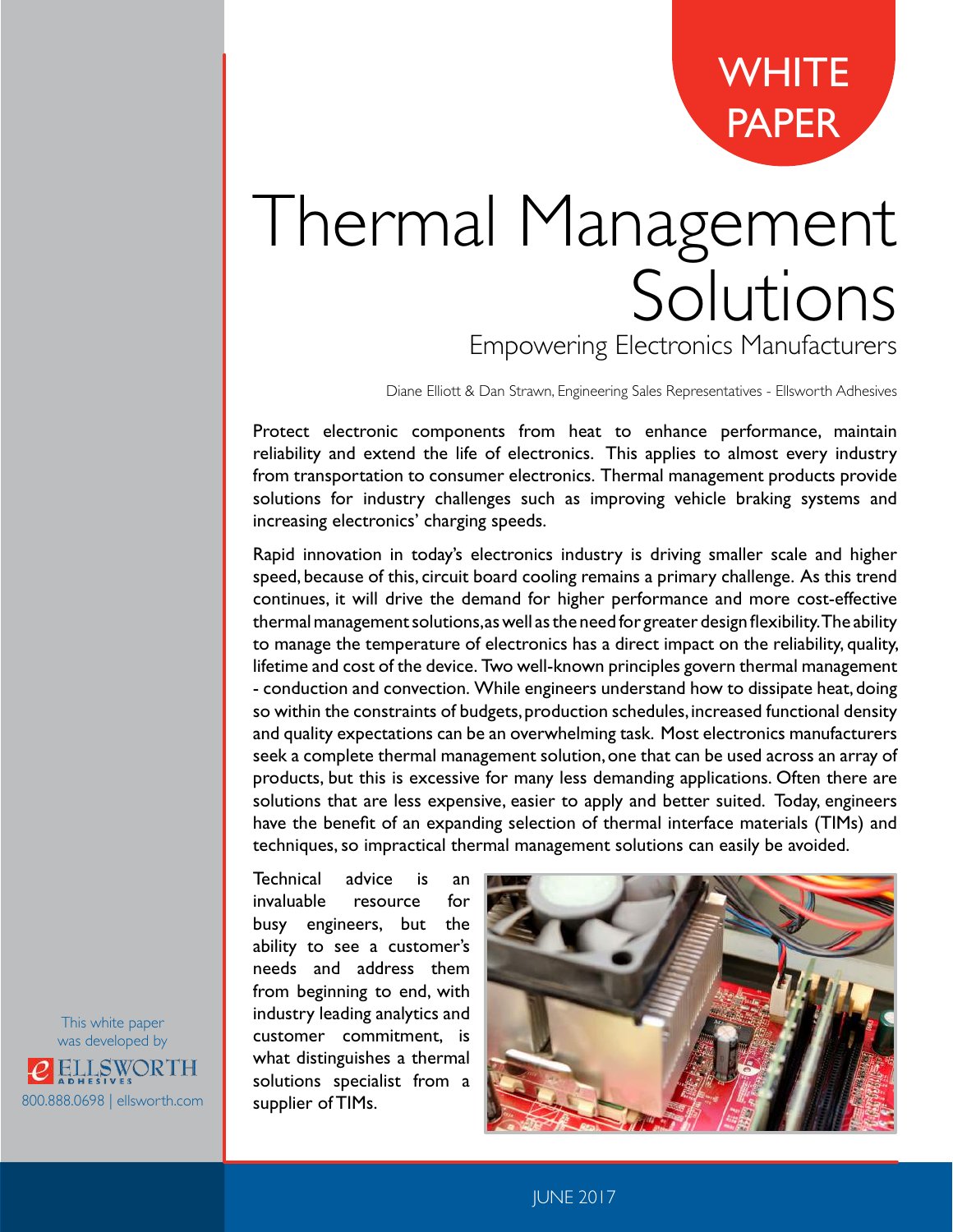### Types

The application and operational parameters of the circuit board largely determine the technique needed to apply TIMs in the correct manner, although sometimes multiple techniques are appropriate.

**Thermally conductive adhesives** permanently affix heat sinks to heat-generating components of a printed circuit board (PCB). One-part adhesives are easy-to-apply, but two-part epoxies are often stronger. No additional structures are required to secure the heat sink, and a minimal bond line thickness ensures a reliable bond without exceeding dimensional tolerances. Adhesives offer better conductance than thermal tapes, but do not convey heat as well as non-curing thermal compounds, though there is no risk of bleed-out or dry-out. Thermally conductive adhesives are not recommended for circuits that may need repairs or upgrades.

**Thermal greases**, **pastes**, **gels**, and other **non-curing compounds** consist of a thickened base liquid that has been filled with a thermally conductive material. They are quite viscous, which reduces the chance of bleed-out; capillary action fills microscopic gaps between the heat sink and mounting surface to improve thermal transfer by reducing thermal resistance. Bleed-out and dry-out are the most notable drawbacks of thermal greases, and curing compounds may be more suitable when these factors are a concern.

**Thermal pads** and **tapes** are best used for applications where a semi-permanent bond and short assembly times are priorities. They are easy to apply, do not need to cure and are available in prefabricated dimensions. Some thermal pads are available as a substrate that is firm at room temperature, but transform into a conductive paste at elevated temperatures to conform to circuit board topography and reduce thermal resistance. These are known as phase-change materials. Thermal pads serve the same purpose as thermal grease: to conduct thermal energy between the heat generating device and the heat sink. Thermal pads can be "dry," meaning they contain no adhesive, or they may contain a pressure-sensitive adhesive that has lower bond strength than epoxies or adhesives.

**Encapsulants** include two products: potting compounds, which cover an entire circuit, and globtops, which cover a specific component or section of the circuit. These products provide protection from shock and vibration, environmental contaminants, post production alterations and electrically insulate the circuit. Potting compounds and glob-tops are usually one or two-part compounds, and those that have been laden with filler material create a thermally dissipative and dielectric encapsulation.

Most electronics manufacturers seek a complete thermal management solution, one that can be used across an array of products, but this is excessive for many less demanding applications.

#### Materials

The composition of most thermal interfaces can be viewed as two parts. **Base** materials are chosen for their dielectric strength, cure times, viscosity, and other mechanical properties directly relevant to the application. Products with faster cure times increase manufacturing throughput, which provides cost savings. The sole purpose of **filler** material is heat transfer, and it is dispersed in a concentration sufficient to dissipate heat. However, high concentrations of filler material may be abrasive to the circuit and dispensing equipment.

#### Dispensing

Integrating TIMs into the electronics assembly process can be a larger challenge than selecting the technique and materials. Adhesives, greases and encapsulants are quite viscous and may require a storage reservoir with an integrated agitator or heater to improve flow. Operators typically want the fastest application methods possible, but must consider how to integrate TIM solutions into current processes effectively. Many fillers are quite abrasive and can quickly erode processing equipment. Air bubbles within a compound can disrupt internal pumps in dispensing equipment. Potting compounds should be applied with a technique that eliminates air gaps, such as bottom-filling the circuit or applying the material in a vacuum chamber.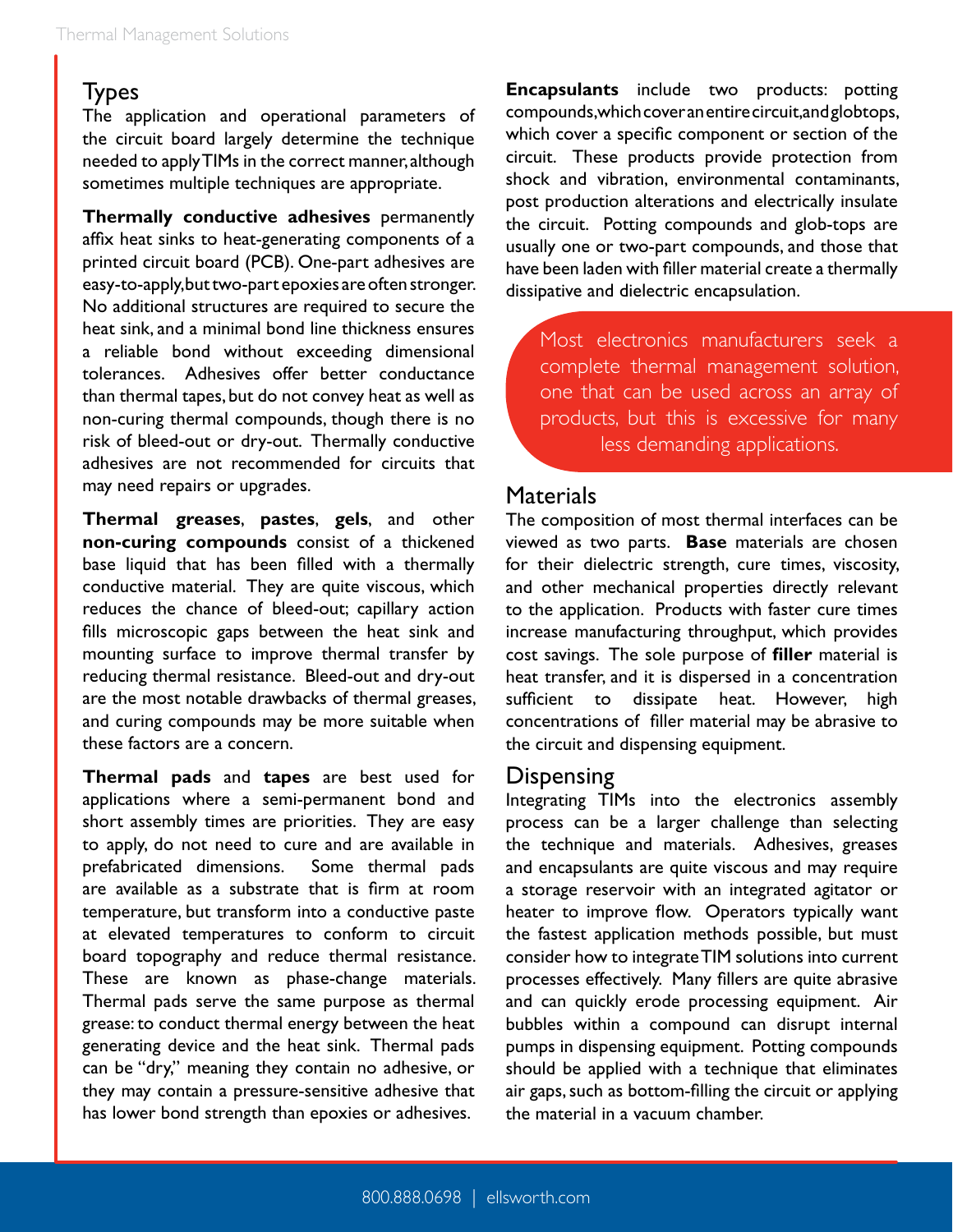

#### Base Materials

- Polymers are inert, non-conductive, long-lasting and suitable for high temperatures. They may be left to cure at ambient or warm temperatures, but some curing times can be adjusted by varying the ratio of catalyst and crosslinker. Silicone is by far the most popular base material, often as part of a room-temperature vulcanizing (RTV) compound. Polyurethane and acrylic bases are also available.
- Mineral oil is a classic dielectric fluid that is used sparingly in thermal interfaces.
- Ester oils with dielectric properties are sometimes used, but are also rare.
- Solders and fusible alloys such as gallium, tin, indium, lead and/or bismuth do not need to cure. Some fusible alloys will melt at the end use temperature, but these liquid metal TIMs are also prone to bleeding. Metals are conductive and capacitive.

#### Filler Materials

- Metal powders are mixed with the base material to create a thermally conductive interface, but metal powders are also electrically conductive. Common metals include silver, aluminum, copper, zinc, and gold, and dissimilar metals are sometimes combined in the same thermal interface.
- Metal oxides (ceramics) and metal nitrides (inorganics) are thermally conductive and often dielectric, but can be abrasive to components and dispensing equipment. Common types include: beryllium oxide, aluminum oxide, zinc oxide, silica/silicon dioxide, boron nitride, aluminum nitride, and mica or other minerals.
- Carbon-based fillers such as diamond, carbon fiber, graphite, or graphene have exceptional thermal transfer properties. Natural diamond has the highest thermal conductivity of any material and is dielectric, but also prohibitively expensive. Carbon fiber and graphite are electrically conductive.

This is a small sample of the factors an electronics manufacturer must consider when selecting a thermal interface material. Ellsworth Adhesives provides a variety of these products and are always looking for new technologies to make today's electronics smaller, faster, and stronger. Ellsworth Adhesives top manufacturers for thermal management materials include 3M, Bergquist, Cytec Solvay Group, Dow Corning, Henkel LOCTITE®, ResinLab and Techspray.

The engineers at Ellsworth Adhesives can seamlessly implement a customized solution for all manufacturing needs, and no other TIM provider offers the same level of comprehensive customer service. A personal representative can determine an operation's requirements on site, acquire the necessary dispensing equipment, and maximize the benefits of the organization's relationship with Ellsworth Adhesives.

For more information, go to Ellsworth Adhesives' webpage dedicated to Thermal Management: [Keep it Cool with](https://www.ellsworth.com/promotions/keep-it-cool-with-thermal-management/) [Thermal Management](https://www.ellsworth.com/promotions/keep-it-cool-with-thermal-management/)